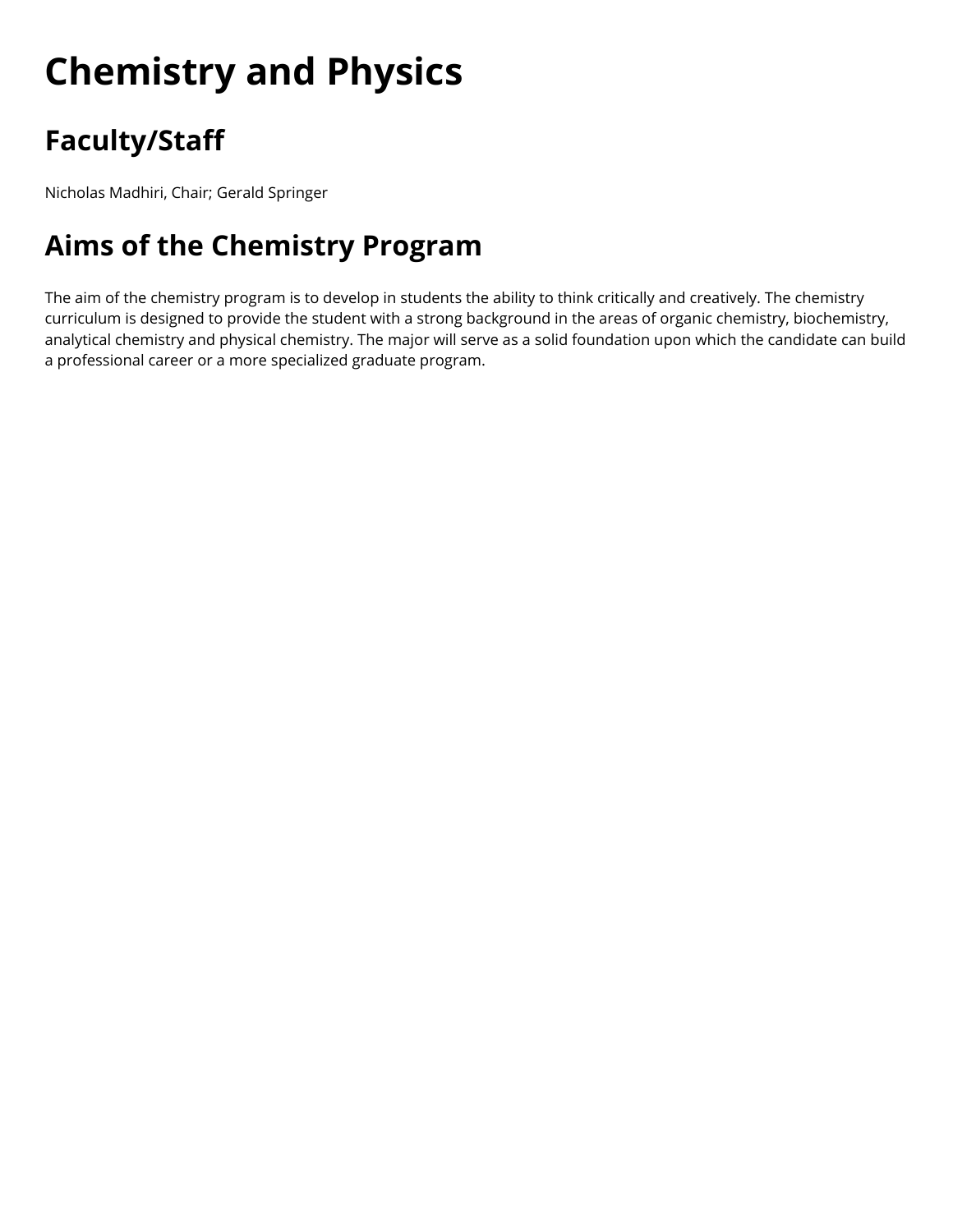# **Chemistry and Physics Degrees and Certificates**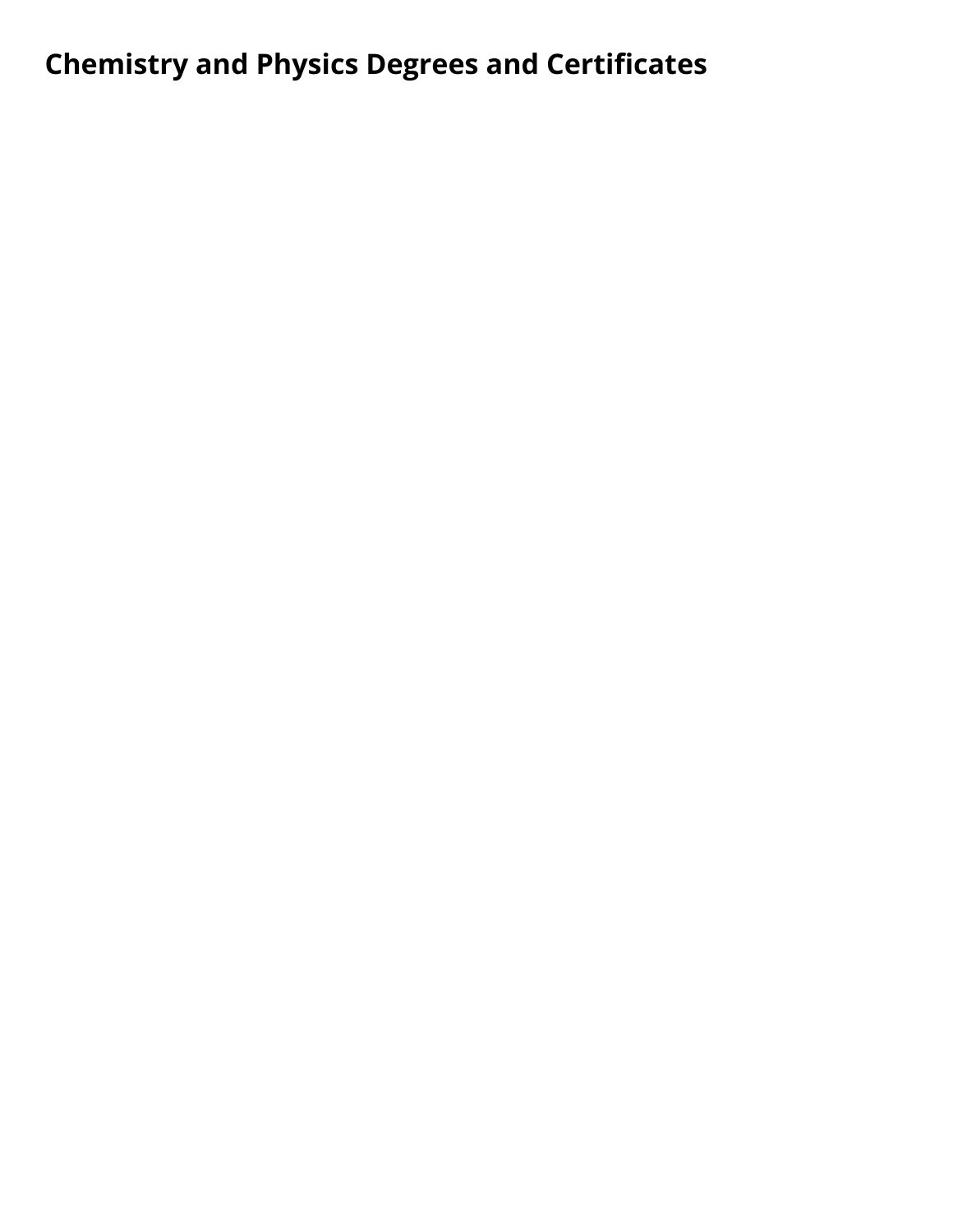# **B.A. Chemistry**

[General Education Requirements for all Bachelor's degrees](http://swaugrad.cleancatalog.net/core-curriculum-for-a-bachelors-degree) 

[B.A. Foreign Language Requirement](http://swaugrad.cleancatalog.net/general-info/ba-foreign-language-requirement) 

[Quality Enhancement Plan \(QEP\) Requirement](http://swaugrad.cleancatalog.net/quality-enhancement-plan-qep) 

A minor is required for this degree.

#### Required Courses

| Item $#$        | <b>Title</b>                              | credits |
|-----------------|-------------------------------------------|---------|
| <b>CHEM 111</b> | <b>General Chemistry I</b>                | 4       |
| <b>CHEM 112</b> | <b>General Chemistry II</b>               | 4       |
| <b>CHEM 201</b> | Research Methods in the Physical Sciences |         |
| <b>CHEM 221</b> | Modern Analytical Chemistry               |         |
| <b>CHEM 231</b> | Organic Chemistry I                       |         |
| <b>CHEM 232</b> | <b>Organic Chemistry II</b>               |         |
| <b>CHEM 341</b> | Physical Chemistry I                      |         |
| <b>CHEM 431</b> | <b>Biochemistry I</b>                     |         |
| <b>CHEM 432</b> | Biochemistry I Lab                        |         |
| <b>CHEM 462</b> | Inorganic Chemistry                       | 3       |
| <b>CHEM 475</b> | Research Methods in Chemistry             |         |
|                 | CHEM Electives upper division             |         |

#### Required Cognates

| ltem #          | Title                     | credits |
|-----------------|---------------------------|---------|
| <b>MATH 181</b> | Calculus I                |         |
| <b>PHYS 121</b> | General Physics I         |         |
| <b>PHYS 122</b> | <b>General Physics II</b> |         |
|                 |                           |         |

#### Recommended cognates:

| Item #          | Title                                   | credits |
|-----------------|-----------------------------------------|---------|
| <b>MATH 182</b> | Calculus II                             | 4       |
| <b>MATH 283</b> | Calculus III                            | 4       |
| <b>CSIS 110</b> | Principles of Computer Programming I    |         |
| <b>PHYS 221</b> | <b>General Physics with Calculus I</b>  |         |
| <b>PHYS 222</b> | <b>General Physics with Calculus II</b> |         |
|                 | <b>Total credits:</b>                   | 65      |

### Category Descriptions

# CHEM Electives upper division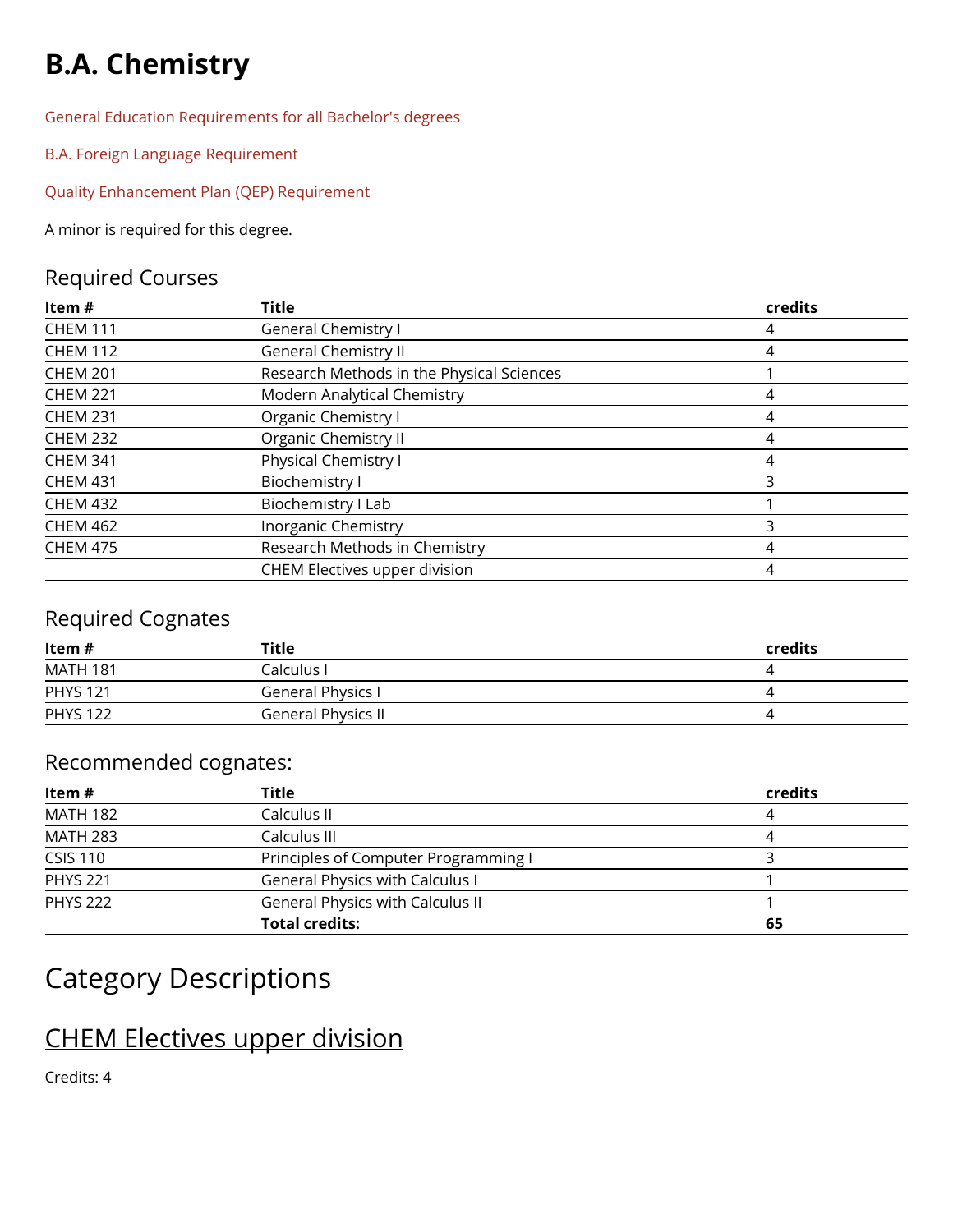| ltem #          | Title                                  | credits |
|-----------------|----------------------------------------|---------|
| <b>CHEM 310</b> | Environmental and Geological Chemistry |         |
| <b>CHEM 421</b> | Modern Analytical Instrumentation      |         |
| <b>CHEM 433</b> | Biochemistry II                        |         |
| CHEM 434        | Biochemistry II Lab                    |         |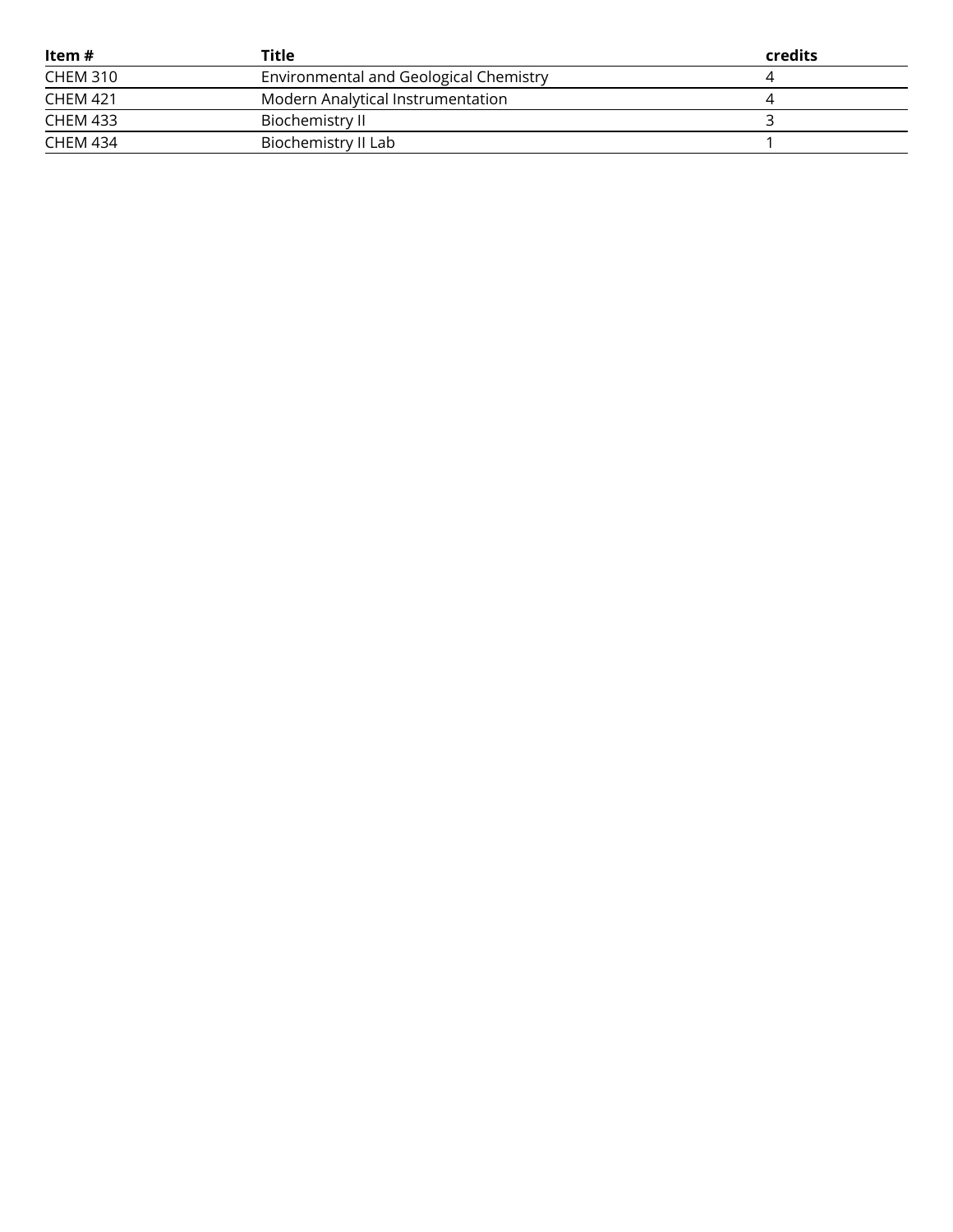# **B.S. Biochemistry**

[General Education Requirements for all Bachelor's degrees](http://swaugrad.cleancatalog.net/core-curriculum-for-a-bachelors-degree) 

[Quality Enhancement Plan \(QEP\) Requirement](http://swaugrad.cleancatalog.net/quality-enhancement-plan-qep) 

#### Required Courses

| Item #          | <b>Title</b>                              | credits |
|-----------------|-------------------------------------------|---------|
| <b>BIOL 111</b> | General Biology I                         | 4       |
| <b>BIOL 112</b> | <b>General Biology II</b>                 | 4       |
| <b>BIOL 340</b> | Cell and Molecular Biology I              | 4       |
|                 | <b>Biochemistry Electives</b>             | 4       |
| <b>CHEM 111</b> | <b>General Chemistry I</b>                | 4       |
| <b>CHEM 112</b> | <b>General Chemistry II</b>               | 4       |
| <b>CHEM 201</b> | Research Methods in the Physical Sciences |         |
| <b>CHEM 221</b> | Modern Analytical Chemistry               | 4       |
| <b>CHEM 231</b> | Organic Chemistry I                       | 4       |
| <b>CHEM 232</b> | Organic Chemistry II                      | 4       |
| <b>CHEM 341</b> | Physical Chemistry I                      | 4       |
| <b>CHEM 431</b> | <b>Biochemistry I</b>                     | 3       |
| <b>CHEM 432</b> | Biochemistry I Lab                        |         |
| <b>CHEM 433</b> | Biochemistry II                           | 3       |
| <b>CHEM 434</b> | Biochemistry II Lab                       |         |
| <b>CHEM 475</b> | Research Methods in Chemistry             | 4       |
|                 | CHEM Electives upper division             |         |

#### Required Cognates

| ltem #          | <b>Title</b>       | <b>credits</b> |
|-----------------|--------------------|----------------|
| <b>MATH 181</b> | Calculus I         |                |
| <b>MATH 182</b> | Calculus II        |                |
| <b>MATH 283</b> | Calculus III       |                |
| <b>PHYS 121</b> | General Physics I  |                |
| <b>PHYS 122</b> | General Physics II |                |

#### Recommended Cognates

| ltem #          | Title                                   | credits |
|-----------------|-----------------------------------------|---------|
| <b>PHYS 221</b> | <b>General Physics with Calculus I</b>  |         |
| <b>PHYS 222</b> | <b>General Physics with Calculus II</b> |         |
| <b>RELT 419</b> | Philosophy of Science                   |         |
|                 | Total credits:                          |         |

### Category Descriptions

# Biochemistry Electives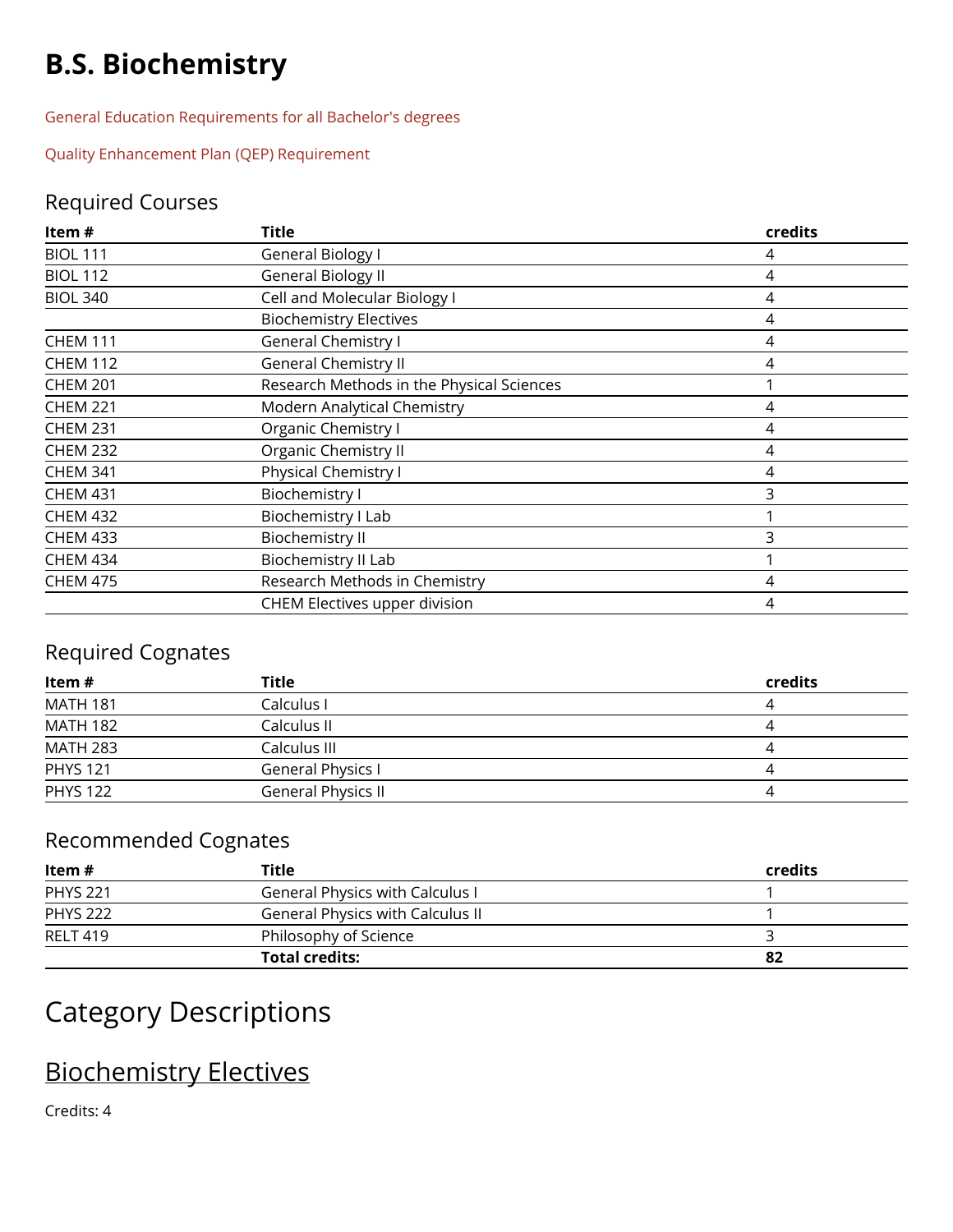| ltem #          | Title                     | credits |
|-----------------|---------------------------|---------|
| <b>BIOL 330</b> | Bacteriology and Virology |         |
| <b>BIOL 410</b> | Human Physiology          |         |
| <b>BIOL 450</b> | Histology                 |         |

# CHEM Electives upper division

| ltem #          | Title                                  | credits |
|-----------------|----------------------------------------|---------|
| CHEM 310        | Environmental and Geological Chemistry |         |
| <b>CHEM 421</b> | Modern Analytical Instrumentation      |         |
| <b>CHEM 433</b> | Biochemistry II                        |         |
| CHEM 434        | Biochemistry II Lab                    |         |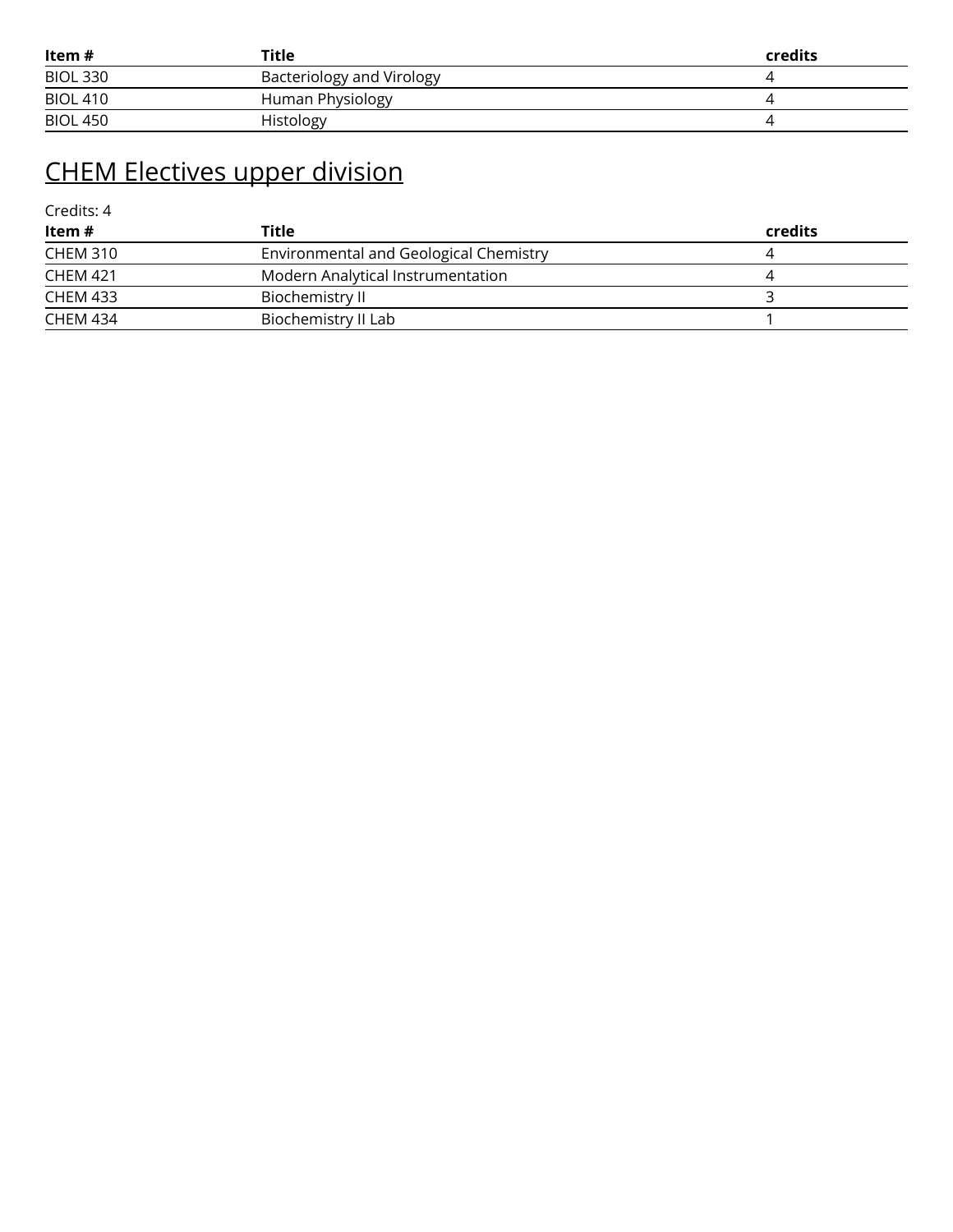# **B.S. Chemistry**

[General Education Requirements for all Bachelor's degrees](http://swaugrad.cleancatalog.net/core-curriculum-for-a-bachelors-degree) 

[Quality Enhancement Plan \(QEP\) Requirement](http://swaugrad.cleancatalog.net/quality-enhancement-plan-qep) 

#### Required Courses

| Item#           | <b>Title</b>                              | credits |
|-----------------|-------------------------------------------|---------|
| <b>CHEM 111</b> | <b>General Chemistry I</b>                | 4       |
| <b>CHEM 112</b> | <b>General Chemistry II</b>               | 4       |
| <b>CHEM 201</b> | Research Methods in the Physical Sciences |         |
| <b>CHEM 221</b> | Modern Analytical Chemistry               | 4       |
| <b>CHEM 231</b> | Organic Chemistry I                       | 4       |
| <b>CHEM 232</b> | Organic Chemistry II                      | 4       |
| <b>CHEM 341</b> | Physical Chemistry I                      | 4       |
| <b>CHEM 342</b> | Physical Chemistry II                     | 4       |
| <b>CHEM 431</b> | <b>Biochemistry I</b>                     | 3       |
| <b>CHEM 432</b> | Biochemistry I Lab                        |         |
| <b>CHEM 462</b> | <b>Inorganic Chemistry</b>                | 3       |
| <b>CHEM 475</b> | Research Methods in Chemistry             | 4       |
|                 | BS CHEM Electives upper division          | 4       |

#### Required Cognates

| Title                                | credits |
|--------------------------------------|---------|
| Principles of Computer Programming I |         |
| Calculus I                           |         |
| Calculus II                          |         |
| Calculus III                         |         |
| General Physics I                    |         |
| General Physics II                   |         |
|                                      |         |

#### Recommended Cognates

| ltem #          | Title                                   | credits |
|-----------------|-----------------------------------------|---------|
| <b>MATH 321</b> | <b>Differential Equations</b>           |         |
| <b>PHYS 221</b> | <b>General Physics with Calculus I</b>  |         |
| <b>PHYS 222</b> | <b>General Physics with Calculus II</b> |         |
|                 | Intermediate Foreign Language           |         |
|                 | <b>Total credits:</b>                   | 78      |

### Category Descriptions

#### BS CHEM Electives upper division

| Credits: 4      |                                        |         |
|-----------------|----------------------------------------|---------|
| Item#           | Title                                  | credits |
| <b>CHEM 310</b> | Environmental and Geological Chemistry |         |
| <b>CHEM 421</b> | Modern Analytical Instrumentation      |         |
| <b>CHEM 433</b> | Biochemistry II                        |         |
| <b>CHEM 434</b> | Biochemistry II Lab                    |         |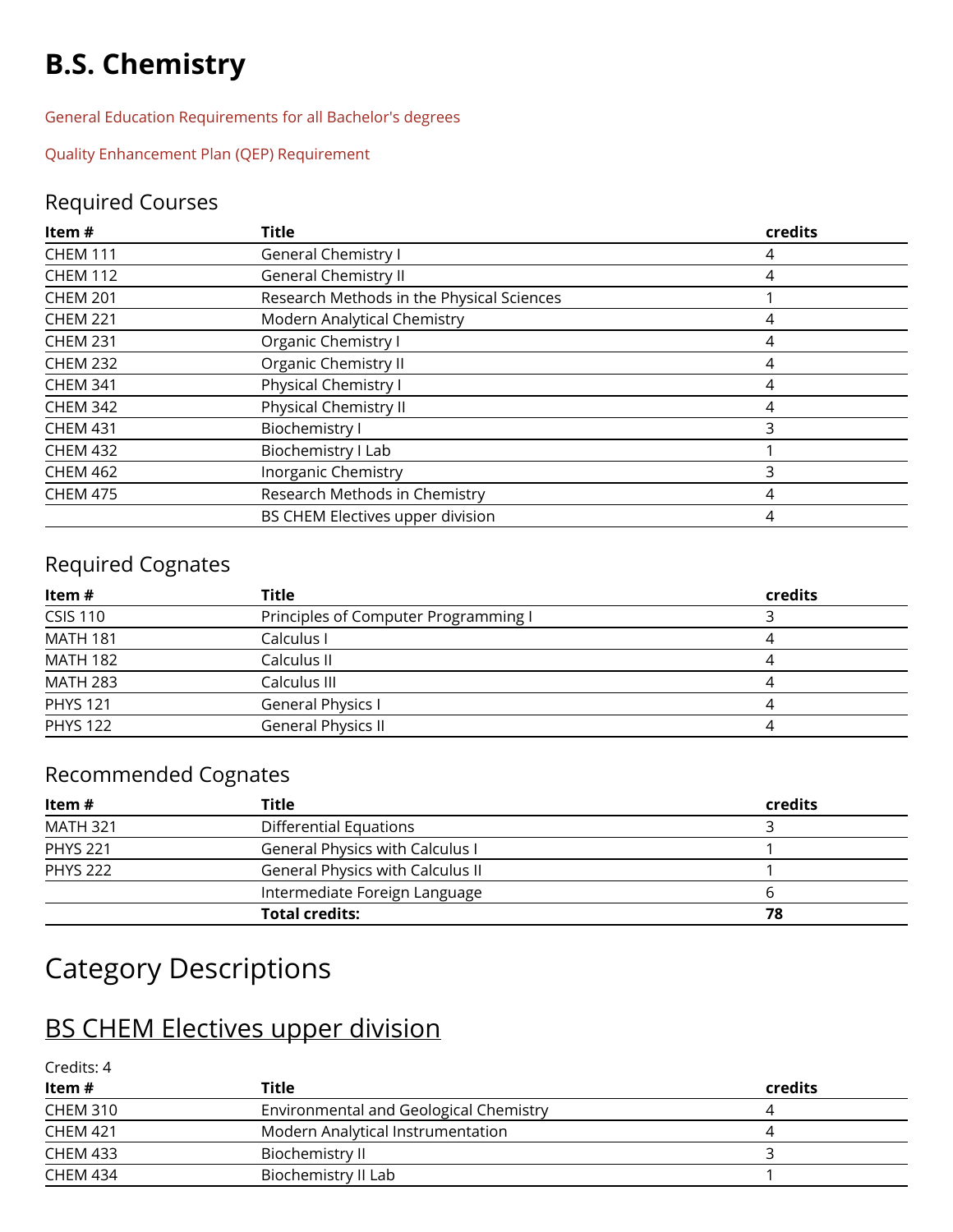# Intermediate Foreign Language

| Credits: 6      |                         |         |
|-----------------|-------------------------|---------|
| Item #          | Title                   | credits |
| <b>CHIN 211</b> | Intermediate Chinese I  |         |
| <b>CHIN 212</b> | Intermediate Chinese II |         |
| SPAN 211        | Intermediate Spanish I  |         |
| SPAN 212        | Intermediate Spanish II |         |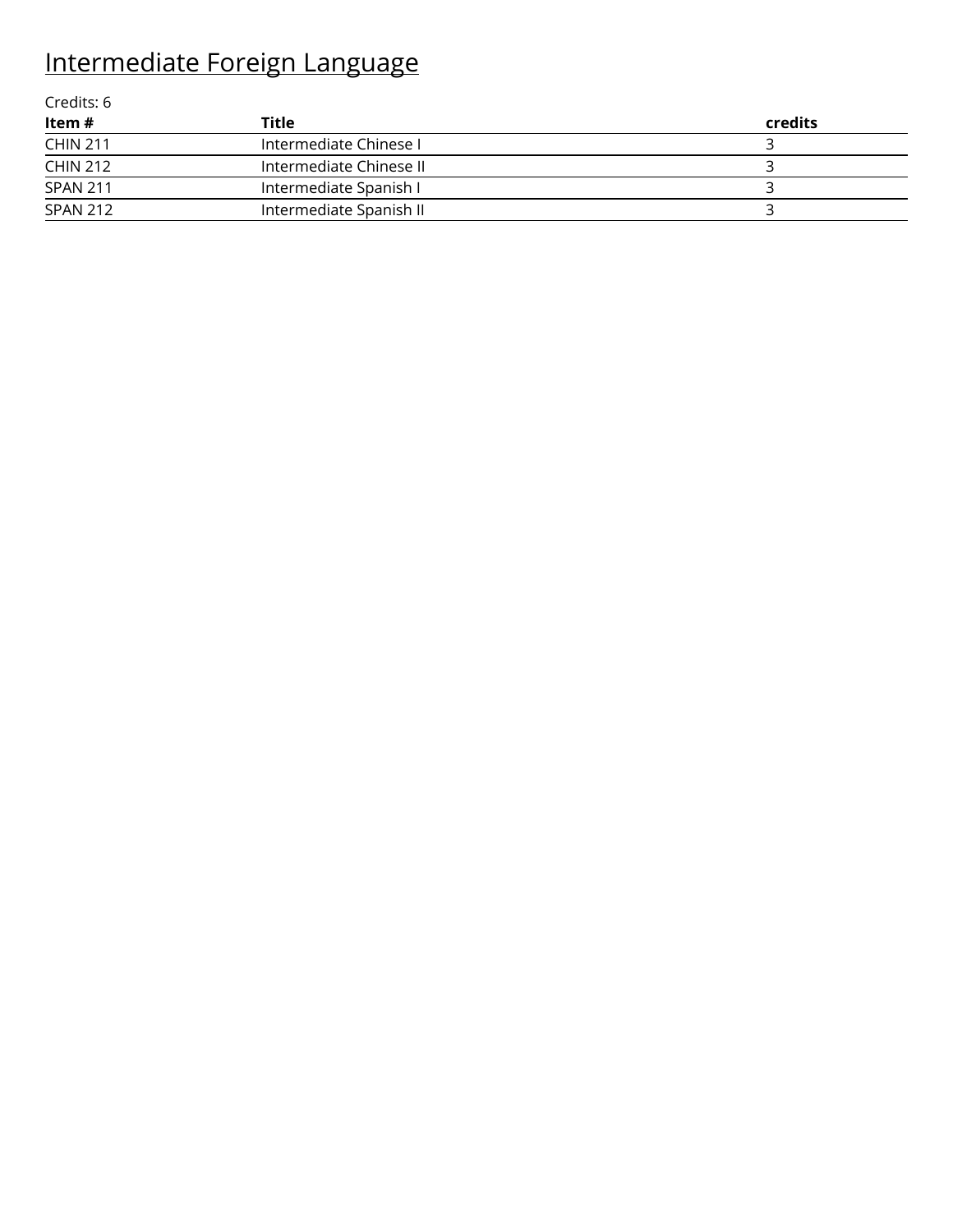# **B.S. Physical Science with Chemistry Emphasis Secondary Teaching Area**

[General Education Requirements for all Bachelor's degrees](http://swaugrad.cleancatalog.net/core-curriculum-for-a-bachelors-degree) 

[Quality Enhancement Plan \(QEP\) Requirement](http://swaugrad.cleancatalog.net/quality-enhancement-plan-qep) 

### B.S. Physical Science with Chemistry Emphasis Secondary Teaching Area Teaching Certification Program

The following Physical Science major is for teaching certification only. Requirements for certification are listed in the Education section of this *Bulletin.* 

*You must make formal application for admittance to the Teacher Education Program. Applications are available at the Education Department Office.* 

| Item#           | <b>Title</b>                                | credits |
|-----------------|---------------------------------------------|---------|
| <b>CHEM 111</b> | <b>General Chemistry I</b>                  | 4       |
| <b>CHEM 112</b> | <b>General Chemistry II</b>                 | 4       |
| <b>CHEM 201</b> | Research Methods in the Physical Sciences   |         |
| <b>CHEM 231</b> | Organic Chemistry I                         | 4       |
| <b>CHEM 232</b> | Organic Chemistry II                        | 4       |
| <b>CHEM 341</b> | Physical Chemistry I                        | 4       |
| <b>CHEM 431</b> | Biochemistry I                              | 3       |
| <b>CHEM 432</b> | Biochemistry I Lab                          |         |
| <b>CHEM 462</b> | <b>Inorganic Chemistry</b>                  | 3       |
| <b>CHEM 475</b> | Research Methods in Chemistry               | 4       |
| <b>PHYS 112</b> | <b>Introductory Astronomy</b>               | 4       |
| <b>PHYS 121</b> | <b>General Physics I</b>                    | 4       |
| <b>PHYS 122</b> | <b>General Physics II</b>                   | 4       |
| <b>PHYS 221</b> | <b>General Physics with Calculus I</b>      |         |
| <b>PHYS 222</b> | <b>General Physics with Calculus II</b>     |         |
|                 | CHEM Minor Electives 6 hours upper division | 10      |
|                 | <b>Total credits:</b>                       | 56      |

### Category Descriptions

#### CHEM Minor Electives 6 hours upper division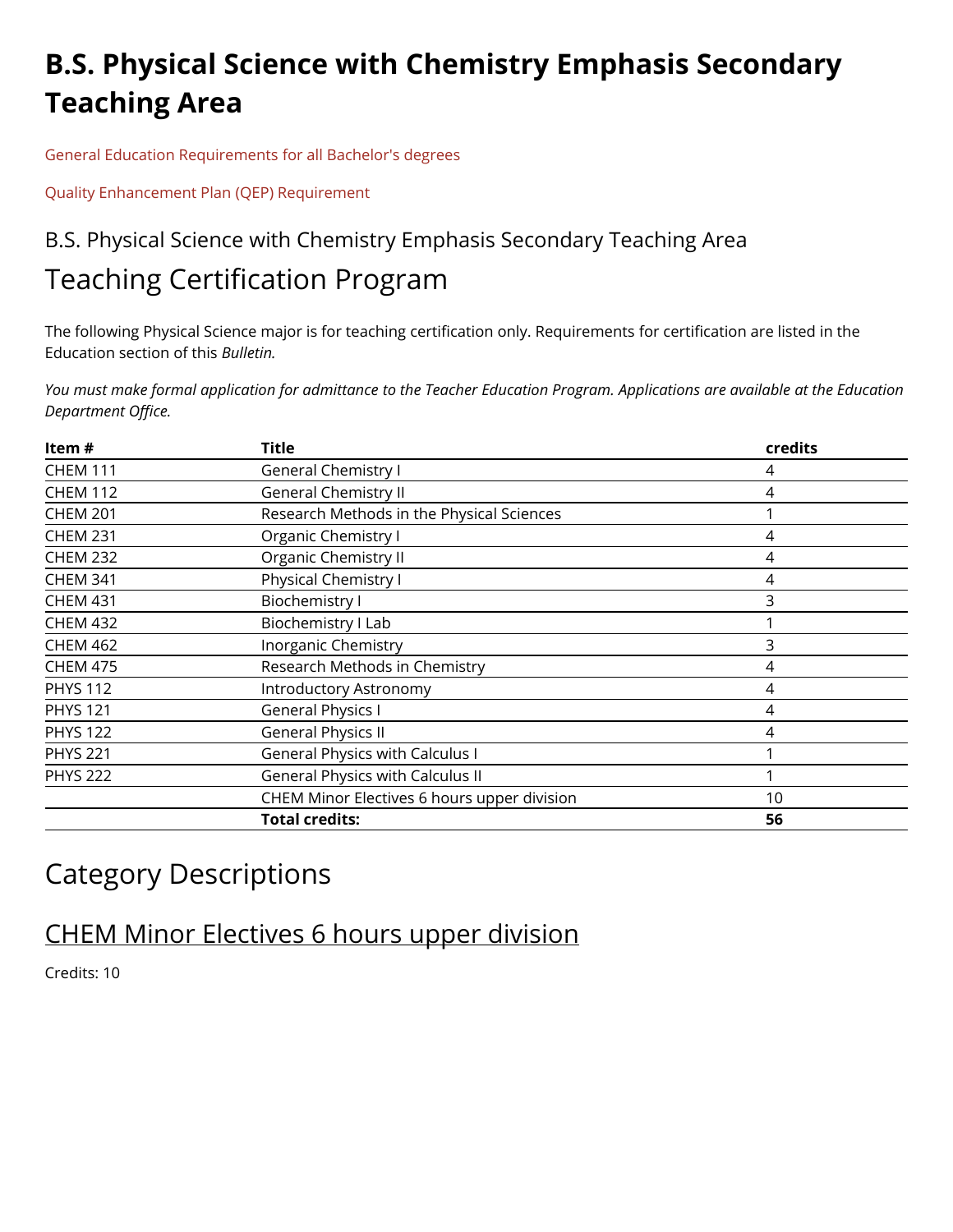| Item#           | <b>Title</b>                                  | credits |
|-----------------|-----------------------------------------------|---------|
| <b>CHEM 201</b> | Research Methods in the Physical Sciences     |         |
| <b>CHEM 221</b> | Modern Analytical Chemistry                   | 4       |
| <b>CHEM 231</b> | Organic Chemistry I                           |         |
| <b>CHEM 232</b> | Organic Chemistry II                          | 4       |
| <b>CHEM 310</b> | <b>Environmental and Geological Chemistry</b> | 4       |
| <b>CHEM 341</b> | <b>Physical Chemistry I</b>                   | 4       |
| <b>CHEM 342</b> | Physical Chemistry II                         |         |
| <b>CHEM 421</b> | Modern Analytical Instrumentation             | 4       |
| <b>CHEM 431</b> | <b>Biochemistry I</b>                         |         |
| <b>CHEM 432</b> | Biochemistry I Lab                            |         |
| <b>CHEM 433</b> | Biochemistry II                               |         |
| <b>CHEM 434</b> | Biochemistry II Lab                           |         |
| <b>CHEM 462</b> | Inorganic Chemistry                           | 3       |
| <b>CHEM 475</b> | Research Methods in Chemistry                 |         |

# **Minor in Chemistry**

#### Required Courses

| ltem #          | <b>Title</b>                                | credits |
|-----------------|---------------------------------------------|---------|
| <b>CHEM 111</b> | General Chemistry I                         |         |
| <b>CHEM 112</b> | General Chemistry II                        |         |
|                 | CHEM Minor Electives 6 hours upper division | 10      |
|                 | <b>Total credits:</b>                       | 18      |

# Category Descriptions

### CHEM Minor Electives 6 hours upper division

| Credits: 10     |                                           |                |
|-----------------|-------------------------------------------|----------------|
| Item $#$        | Title                                     | <b>credits</b> |
| <b>CHEM 201</b> | Research Methods in the Physical Sciences |                |
| <b>CHEM 221</b> | Modern Analytical Chemistry               | 4              |
| <b>CHEM 231</b> | Organic Chemistry I                       | 4              |
| <b>CHEM 232</b> | Organic Chemistry II                      | 4              |
| <b>CHEM 310</b> | Environmental and Geological Chemistry    | 4              |
| <b>CHEM 341</b> | Physical Chemistry I                      | 4              |
| <b>CHEM 342</b> | Physical Chemistry II                     | 4              |
| <b>CHEM 421</b> | Modern Analytical Instrumentation         | 4              |
| <b>CHEM 431</b> | <b>Biochemistry I</b>                     | 3              |
| <b>CHEM 432</b> | Biochemistry I Lab                        |                |
| <b>CHEM 433</b> | Biochemistry II                           | 3              |
| <b>CHEM 434</b> | Biochemistry II Lab                       |                |
| <b>CHEM 462</b> | Inorganic Chemistry                       | 3              |
| <b>CHEM 475</b> | Research Methods in Chemistry             | 4              |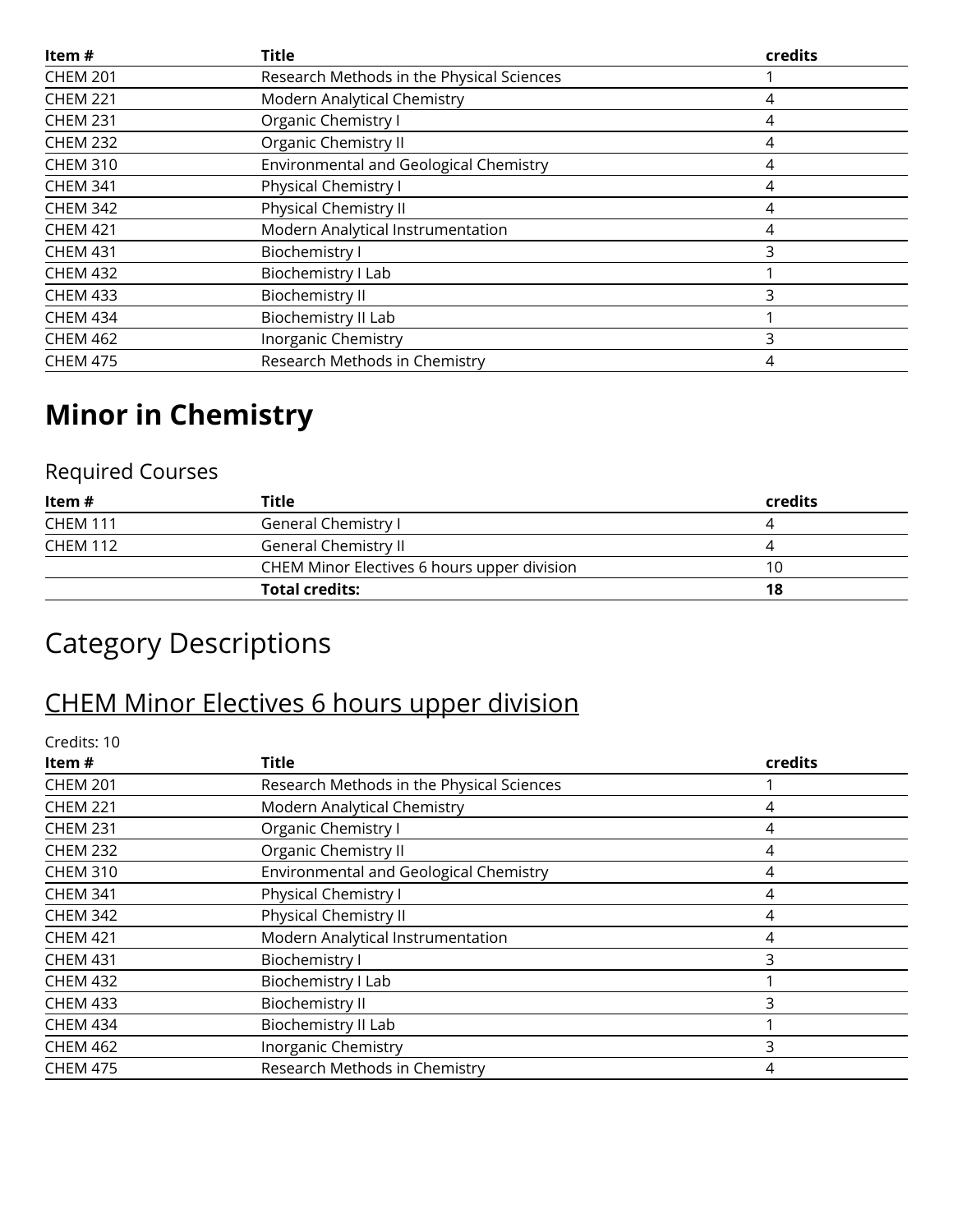# **Chemistry and Physics Classes**

# CHEM 105: Survey of Chemistry

An introduction to the fundamental principles of chemistry, plus additional introductory topics from organic and biochemistry with an emphasis on human metabolism. Not applicable to major, minor, or teaching sequence. 3 Theory 1 Lab. Lab fee.

**Credits:** 4 **Lab Hours:** 3 **Lecture Hours:** 3 **Prerequisites:**  Appropriate mathematics placement score or [MATH 013](http://swaugrad.cleancatalog.net/mathematics/math-013) with a grade of C– or higher. **Program: Chemistry and Physics Semester Offered:** Fall

### CHEM 111: General Chemistry I

This course develops basic topics such as atomic structure, periodicity, chemical equations, chemical bonding, solutions, nomenclature, and states of matter. 3 Theory 1 Lab. Lab fee.

**Credits:** 4 **Lab Hours:** 3 **Lecture Hours:** 3 **Prerequisites:** 

[MATH 110](http://swaugrad.cleancatalog.net/mathematics/math-110) with a grade of C– or higher, or high school Algebra II with grade of B or higher or permission of chemistry faculty, or corequisite: [MATH 180](http://swaugrad.cleancatalog.net/mathematics/math-180) or higher.

**Program: Chemistry and Physics** 

**Semester Offered:** Fall

### CHEM 112: General Chemistry II

A continuation of CHEM 111. Included are discussions of kinetics, acids, and bases, equilibrium, electrochemistry, and introduction to nuclear and organic chemistry. 3 Theory 1 Lab. Lab fee.

**Credits:** 4 **Lab Hours:** 3 **Lecture Hours:** 3 **Prerequisites:**  [CHEM 111](http://swaugrad.cleancatalog.net/chemistry-and-physics/chem-111) with a grade of C– or higher. **Program: Chemistry and Physics Semester Offered:** Spring

### CHEM 201: Research Methods in the Physical Sciences

An introduction to the library research skills used in the physical sciences, especially chemistry. The use of primary and secondary sources including the use of on-line databases will be discussed as well as publication styles. Students will engage in activities to sharpen critical thinking. In this course, majors in the physical sciences begin the process of senior portfolio development.

**Credits:** 1 **Prerequisites:**  [ENGL 121](http://swaugrad.cleancatalog.net/english/engl-121) and [PHYS 121,](http://swaugrad.cleancatalog.net/chemistry-and-physics/phys-121) [122 o](http://swaugrad.cleancatalog.net/chemistry-and-physics/phys-122)r [CHEM 111,](http://swaugrad.cleancatalog.net/chemistry-and-physics/chem-111) [112](http://swaugrad.cleancatalog.net/chemistry-and-physics/chem-112)  **Program: Chemistry and Physics**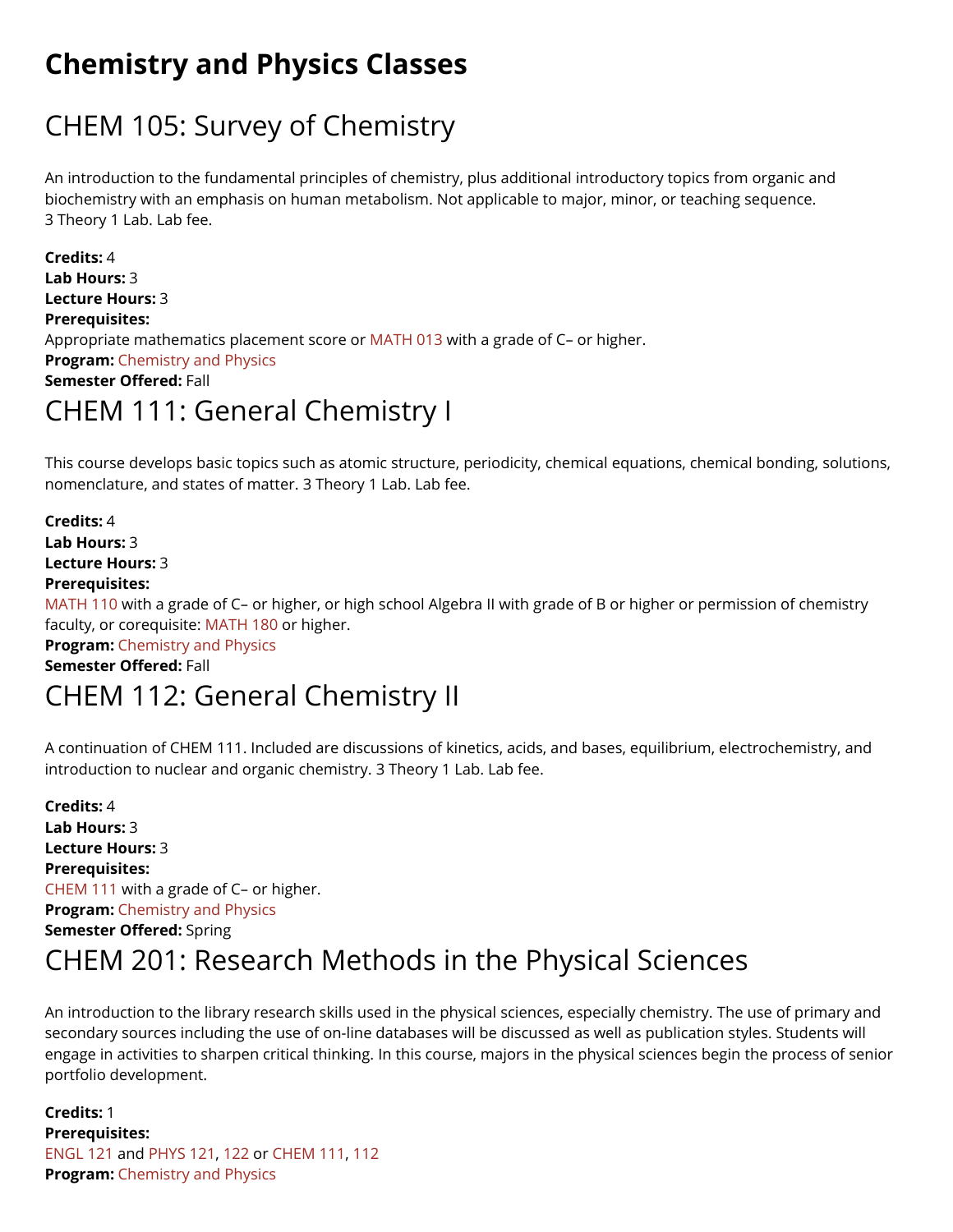#### **Semester Offered:** Spring CHEM 221: Modern Analytical Chemistry

A course in which quantitative and instrumental techniques of chemical analysis are combined. Emphasis will be on developing analytical skills. 3 Theory 1 Lab. Lab fee.

**Credits:** 4 **Lab Hours:** 3 **Lecture Hours:** 3 **Prerequisites:**  [CHEM 112](http://swaugrad.cleancatalog.net/chemistry-and-physics/chem-112) with grade of C– or higher **Program: Chemistry and Physics Semester Offered: Fall, even years** CHEM 231: Organic Chemistry I

This course deals with the theory and applications of basic organic chemistry. Included is the study of alkanes, alkenes, alkynes, simple aromatics, alkyl halides, alcohols, ethers, and spectroscopic methods. 3 Theory 1 Lab. Lab fee.

**Credits:** 4 **Lab Hours:** 3 **Lecture Hours:** 3 **Prerequisites:**  [CHEM 112](http://swaugrad.cleancatalog.net/chemistry-and-physics/chem-112) with a grade of C– or higher **Program:** [Chemistry and Physics](http://swaugrad.cleancatalog.net/chemistry-and-physics)  **Semester Offered:** Fall

### CHEM 232: Organic Chemistry II

A continuation of the study of basic organic chemistry. Includes carboxylic acids, aldehydes, ketones, amines, heterocyclics, unsaturated carbonyl compounds, carbohydrates, phenols, glycols and epoxides. 3 Theory 1 Lab. Lab fee.

**Credits:** 4 **Lab Hours:** 3 **Lecture Hours:** 3 **Prerequisites:**  [CHEM 231](http://swaugrad.cleancatalog.net/chemistry-and-physics/chem-231) with a grade of C– or higher **Program: Chemistry and Physics Semester Offered:** Spring

# CHEM 298: Individual Study Topics

This course offers the lower division student opportunity for independent study under the direction of a faculty member. This study may involve research, laboratory, or library work. Content and methods of study must be arranged prior to registration. May be repeated for a total of 2 credits.

**Credits:** 1 - 2 **Prerequisites:**  Permission of the department chair **Program: Chemistry and Physics** 

# CHEM 299: Directed Group Study Topics

Provides academic departments an opportunity to offer courses in specialized or experimental areas, either lower or upper division, not listed in the undergraduate *Bulletin*. May be repeated for a total of 3 credits.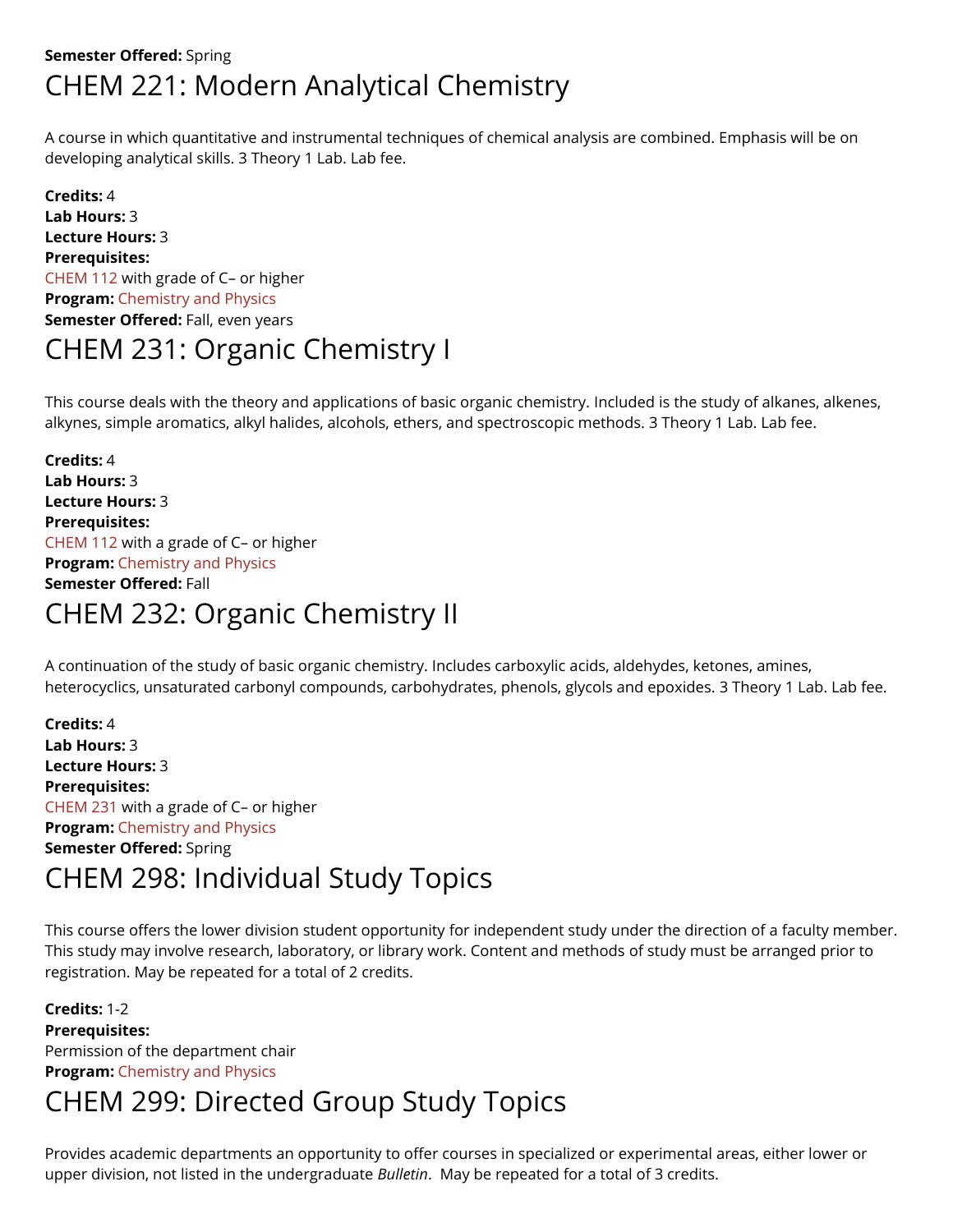## CHEM 310: Environmental and Geological Chemistry

Chemistry of how geological and anthropogenic activities impact Earth's hydrosphere, continents, and atmosphere. 3 Theory 1 Lab. Lab fee.

**Credits:** 4 **Lab Hours:** 3 **Lecture Hours:** 3 **Prerequisites:**  [CHEM 112](http://swaugrad.cleancatalog.net/chemistry-and-physics/chem-112) or equivalent with a grade of C– or higher, [MATH 181](http://swaugrad.cleancatalog.net/mathematics/math-181) or permission of instructor **Program:** Chemistry and Physics **Semester Offered: Periodically** 

### CHEM 341: Physical Chemistry I

Rigorous mathematical treatment of gas laws, physical states of matter, solutions, thermodynamics, equilibrium, chemical potential, electrochemistry, and an introduction to quantum mechanics. 3 Theory 1 Lab. Lab fee.

**Credits:** 4 **Lab Hours:** 3 **Lecture Hours:** 3 **Prerequisites:**  [MATH 181](http://swaugrad.cleancatalog.net/mathematics/math-181)  [CHEM 112](http://swaugrad.cleancatalog.net/chemistry-and-physics/chem-112) or equivalent with a grade of C– or higher **Program: Chemistry and Physics Semester Offered: Fall, odd years** 

### CHEM 342: Physical Chemistry II

Further development of atomic and molecular quantum mechanics, spectroscopy, kinetics and reaction mechanisms, and statistical thermodynamics. 3 Theory 1 Lab. Lab fee.

**Credits:** 4 **Lab Hours:** 3 **Lecture Hours:** 3 **Prerequisites:**  [CHEM 341](http://swaugrad.cleancatalog.net/chemistry-and-physics/chem-341) with a grade of C– or higher **Program: Chemistry and Physics Semester Offered:** Spring even years

### CHEM 421: Modern Analytical Instrumentation

A course in modern analytical instrumentation, including electroanalytical, spectroscopic, separations, and kinetic methods. Application of spreadsheet and computer simulation software. Laboratory emphasis. 3 Theory 1 Lab. Lab fee.

**Credits:** 4 **Lab Hours:** 6 **Lecture Hours:** 2 **Prerequisites:**  [CHEM 221](http://swaugrad.cleancatalog.net/chemistry-and-physics/chem-221) with a grade of C– or higher or [CHEM 231](http://swaugrad.cleancatalog.net/chemistry-and-physics/chem-231) with a grade of C– or higher **Program: Chemistry and Physics**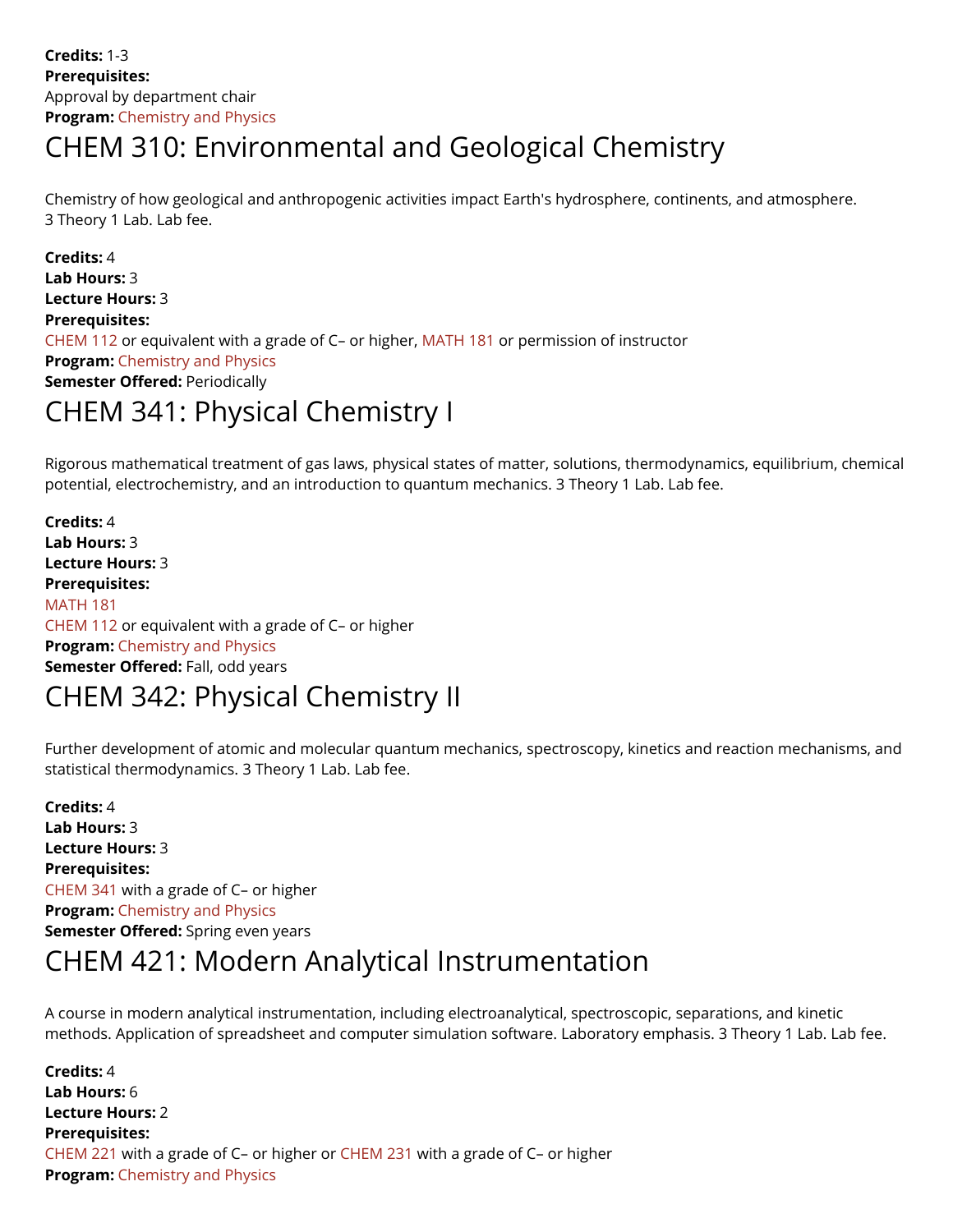#### **Semester Offered: Periodically** CHEM 431: Biochemistry I

A course in the molecular logic of life; in particular the molecular structure, nomenclature, properties, and functions of carbohydrates, lipids, proteins, and nucleic acids. Properties and mechanisms of enzymes, vitamins, and co-enzymes, biological membrane structure and function, and introduction to bioenergetics.

**Credits:** 3 **Lecture Hours:** 3 **Prerequisites:**  CHEM 232 with a grade of C- or higher. **Co-Requisites:**  Corequisite: CHEM 432 (required for chemistry and biochemistry majors). **Program: Chemistry and Physics Semester Offered:** Fall

## CHEM 432: Biochemistry I Lab

This course is designed to accompany CHEM 431. Experiments demonstrate the theoretical principles discussed in CHEM 431, including structure, pH, and molecular interactions of carbohydrates, lipids, proteins, enzymes, nucleic acids, and the specific methods of analysis associated with these molecules. Lab fee.

**Credits:** 1 **Co-Requisites:**  [CHEM 431](http://swaugrad.cleancatalog.net/chemistry-and-physics/chem-431)  **Program: Chemistry and Physics Semester Offered:** Fall CHEM 433: Biochemistry II

This course focuses on the metabolic pathways of biomolecules, accompanied by bioenergetic requirements, regulatory mechanisms and flow of genetic information. Includes photosynthesis, metabolism of amino acids, fatty acids, lipids, nucleic acids and proteins, and application of recombinant DNA. Intended for students taking chemistry as their major or minor. Also suitable for biology majors with a strong chemistry background and pre-professionals.

**Credits:** 3 **Lecture Hours:** 3 **Prerequisites:**  CHEM 431 with a grade of C– or higher. **Co-Requisites:**  Corequisite: CHEM 434 (required for chemistry and biochemistry majors). **Program: Chemistry and Physics Semester Offered:** Spring CHEM 434: Biochemistry II Lab

This course is designed to accompany CHEM 433. Emphasis will be important experimental techniques not covered in CHEM 432, including electrophoresis, adsorption chromatography, thin-layer chromatography and DNA analysis. Lab fee .

**Credits:** 1 **Lab Hours:** 3 **Co-Requisites:**  [CHEM 433](http://swaugrad.cleancatalog.net/chemistry-and-physics/chem-433)  **Program:** [Chemistry and Physics](http://swaugrad.cleancatalog.net/chemistry-and-physics)  **Semester Offered:** Spring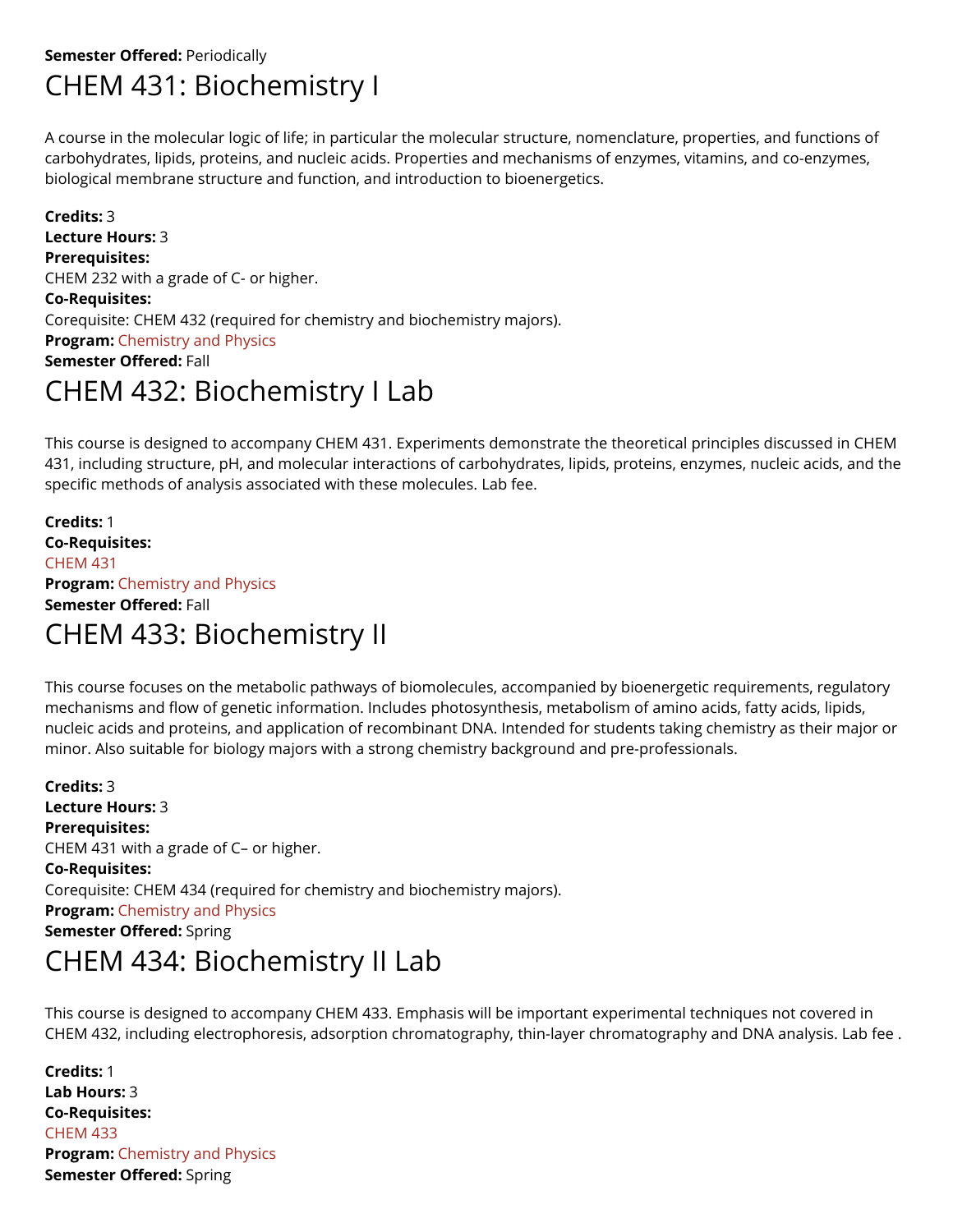# CHEM 462: Inorganic Chemistry

A course including a study of the elements and their periodic relationships, acid-base theories, current bonding theories, coordination compounds, and other selected topics. (Offered periodically)

**Credits:** 3 **Lecture Hours:** 3 **Prerequisites:**  CHEM 341 or CHEM 112 with permission of instructor. **Program: Chemistry and Physics Semester Offered: Periodically** 

#### CHEM 475: Research Methods in Chemistry

This course is a capstone course, designed to involve the chemistry major in the process of research, including literature searching, formation of hypotheses, and experimental design. Preparation and presentation of report, completion of portfolio. 3 Theory 1 Lab. Lab fee.

**Credits:** 4 **Lab Hours:** 6 **Lecture Hours:** 2 **Prerequisites:**  Either [CHEM 221](http://swaugrad.cleancatalog.net/chemistry-and-physics/chem-221) or [CHEM 341](http://swaugrad.cleancatalog.net/chemistry-and-physics/chem-341) with a grade of C- or higher, [CHEM 232](http://swaugrad.cleancatalog.net/chemistry-and-physics/chem-232) with a grade of C- or higher, and permission of the chemistry faculty. **Program:** [Chemistry and Physics](http://swaugrad.cleancatalog.net/chemistry-and-physics)  **Semester Offered: Periodically** 

### CHEM 498: Individual Study Topics

The subject of study is selected by conference between the student and the chemistry faculty, and will consist mainly of independent study and/or laboratory work summarized by a comprehensive report. Content and method of study must be arranged prior to registration. May be repeated for a total of 3 credits.

**Credits:** 1 - 3 **Prerequisites:**  Permission of the department chair **Program: Chemistry and Physics** 

### CHEM 499: Directed Group Study Topics

Provides academic departments an opportunity to offer courses in specialized or experimental areas, either lower or upper division, not listed in the undergraduate *Bulletin*. Student may be allowed to repeat the course for credit.

**Credits:** 1 - 3 **Prerequisites:**  Approval by department chair **Program: Chemistry and Physics** 

## PHYS 101: Introductory Physics

A laboratory science course for the student with no previous background in physics. A conceptual, rather than mathematical, approach is emphasized, though some arithmetic calculations are required. Topics include mechanics, heat, sound, electromagnetism, light, and modern physics. 3 Theory 1 Lab. Lab fee.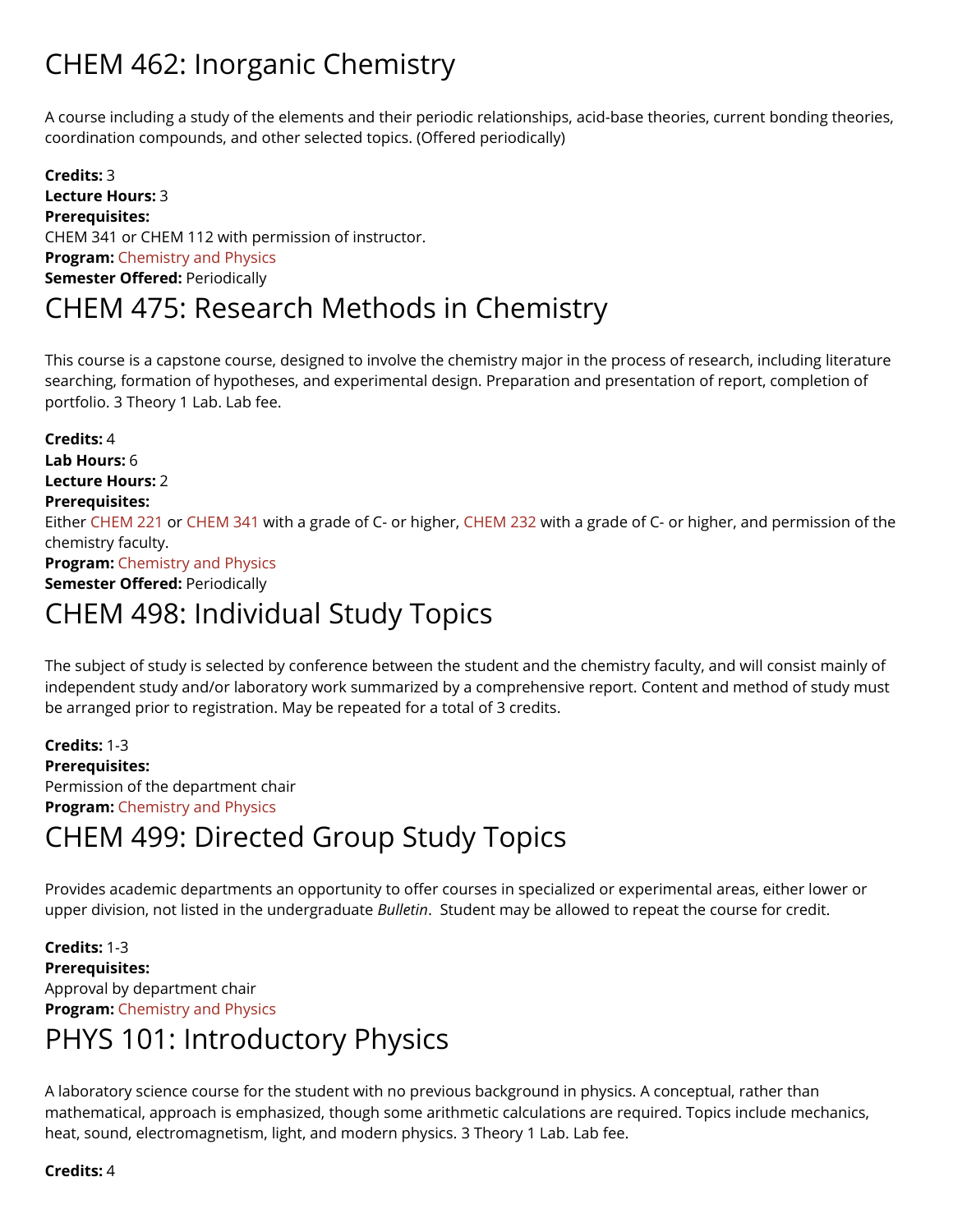**Lab Hours:** 3 **Lecture Hours:** 3 **Prerequisites:**  SAT mathematics score of at least 530 or an ACT mathematics score of at least 21 or [MATH 013](http://swaugrad.cleancatalog.net/mathematics/math-013) with a grade of C- or higher. **Program: Chemistry and Physics Semester Offered:** Fall PHYS 112: Introductory Astronomy

An introductory study of the solar system; stellar structure and evolution; star clusters, galaxies, quasars, the large scale structure of the universe, and cosmology. A conceptual, rather than mathematical, approach is emphasized, though some arithmetic calculations are required. 3 Theory 1 Lab. Lab fee.

**Credits:** 4 **Lab Hours:** 3 **Lecture Hours:** 3 **Prerequisites:**  SAT mathematics score of at least 530 or an ACT mathematics score of at least 21 or [MATH 013](http://swaugrad.cleancatalog.net/mathematics/math-013) with a grade of C- or higher. **Program: Chemistry and Physics Semester Offered: Periodically** 

# PHYS 114: Physical Science

An introductory science course covering the fundamentals of physics, chemistry, astronomy, and each science that will focus on hands-on activities and real-life applications. The course covers fundamental aspects of physical science as required by the Texas Department of Education. 3 Theory 1 Lab. Lab fee.

**Credits:** 4 **Lab Hours:** 3 **Lecture Hours:** 3 **Prerequisites:**  SAT mathematics score of at least 530 or an ACT mathematics score of at least 21 or [MATH 013](http://swaugrad.cleancatalog.net/mathematics/math-013) with a grade of C- or higher. **Program: Chemistry and Physics Semester Offered:** Spring

# PHYS 121: General Physics I

An introduction to motion in one dimension, vectors in 2 and 3 dimensions, the laws of motion, work and energy, momentum and collisions, uniform circular motion, gravity, rotational equilibria and dynamics involving torque and angular momentum, solids and fluids, thermal physics and heat, thermodynamical laws, vibrations, waves, and sound. Math level is algebra and trigonometry. 3 Theory 1 Lab. Lab fee.

**Credits:** 4 **Lab Hours:** 3 **Lecture Hours:** 3 **Prerequisites:**  [MATH 180](http://swaugrad.cleancatalog.net/mathematics/math-180)  **Program: Chemistry and Physics Semester Offered:** Fall